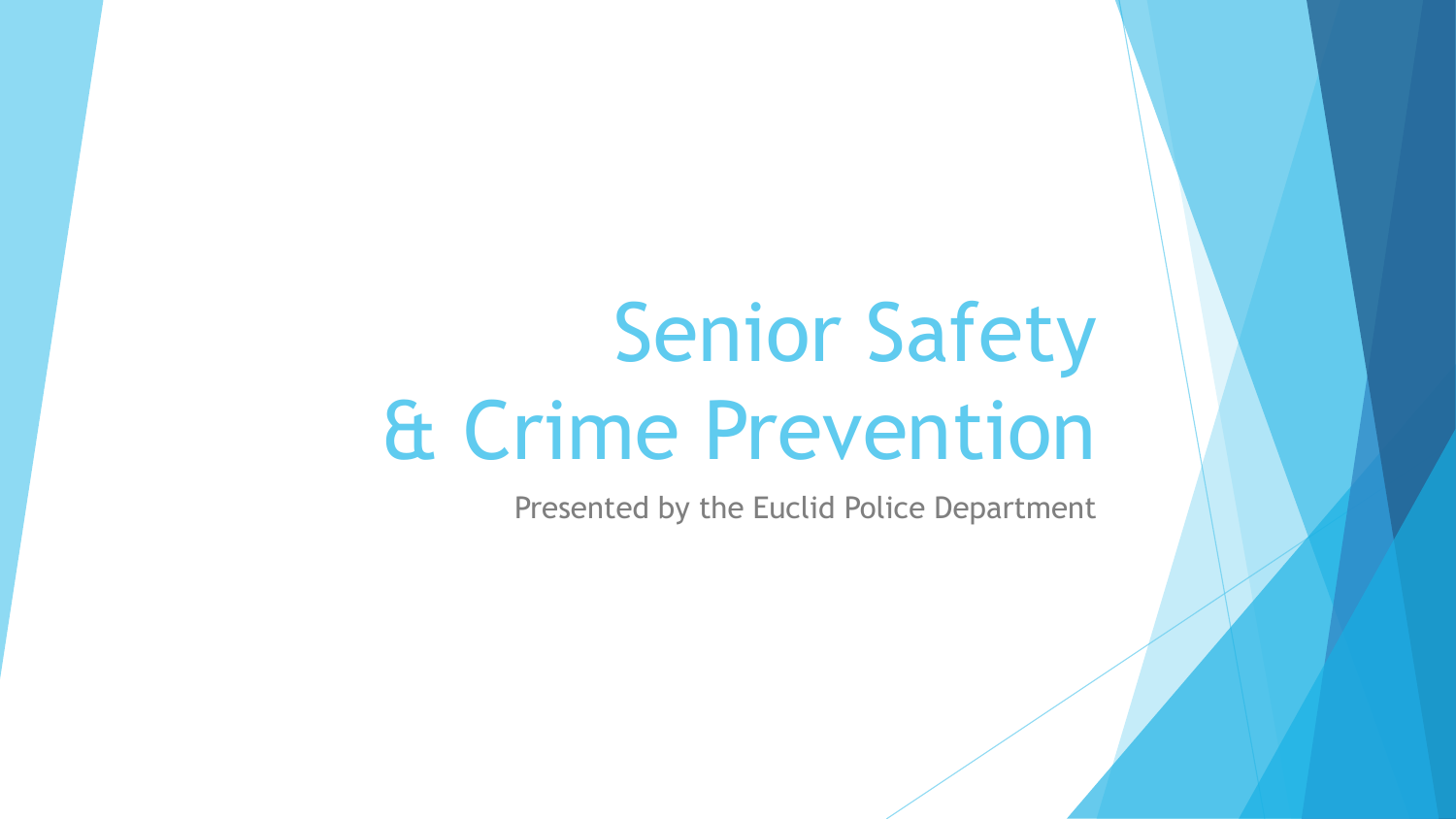## Why is Senior Safety & Crime Prevention Necessary?

- Seniors are perceived to be financially well off or have an abundance of materials, even if they don't
- Seniors are sometimes hesitant to report victimization for fear of losing control and criminals know this
- Seniors are sometimes not fully aware of latest technologies and can be exploited this way
- Seniors who live alone may be open and welcoming to visitors for the sake of conversation or being polite, but criminals take advantage of this

What strategies or tools will empower you to keep control?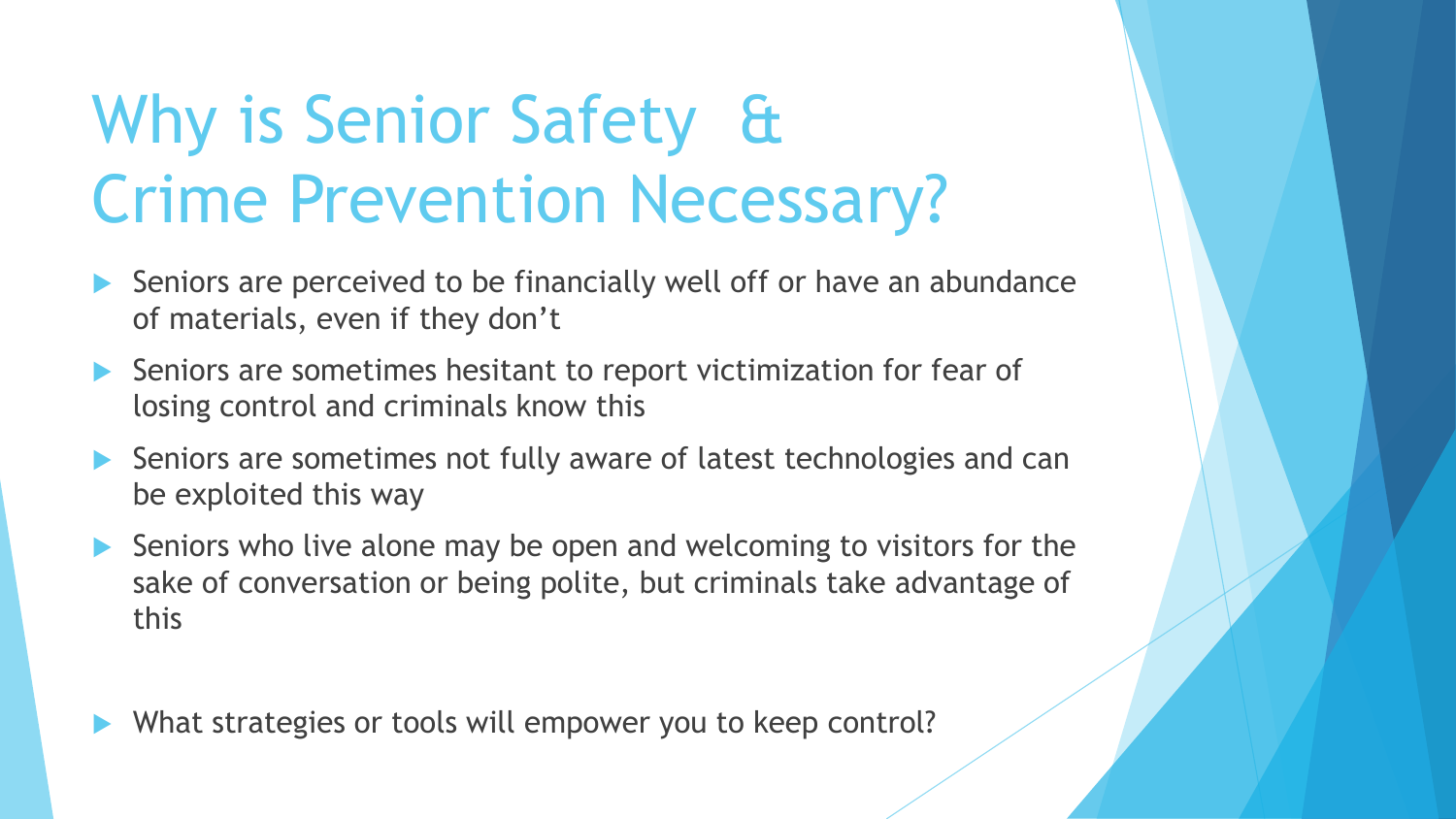## Senior Safety & Crime Prevention

#### Asset Protection

- ▶ What can you do to protect and keep control of your assets?
	- **Naluables**
	- **Personal or Medical** Records
	- **Financial Records & Bank** Accounts
	- $\blacktriangleright$  Medicine

#### Personal Protection

- ▶ What can you do to remain safe in your home and when you are out?
	- **Nisitors**
	- **Phone Calls**
	- $\blacktriangleright$  Traveling
	- **Shopping**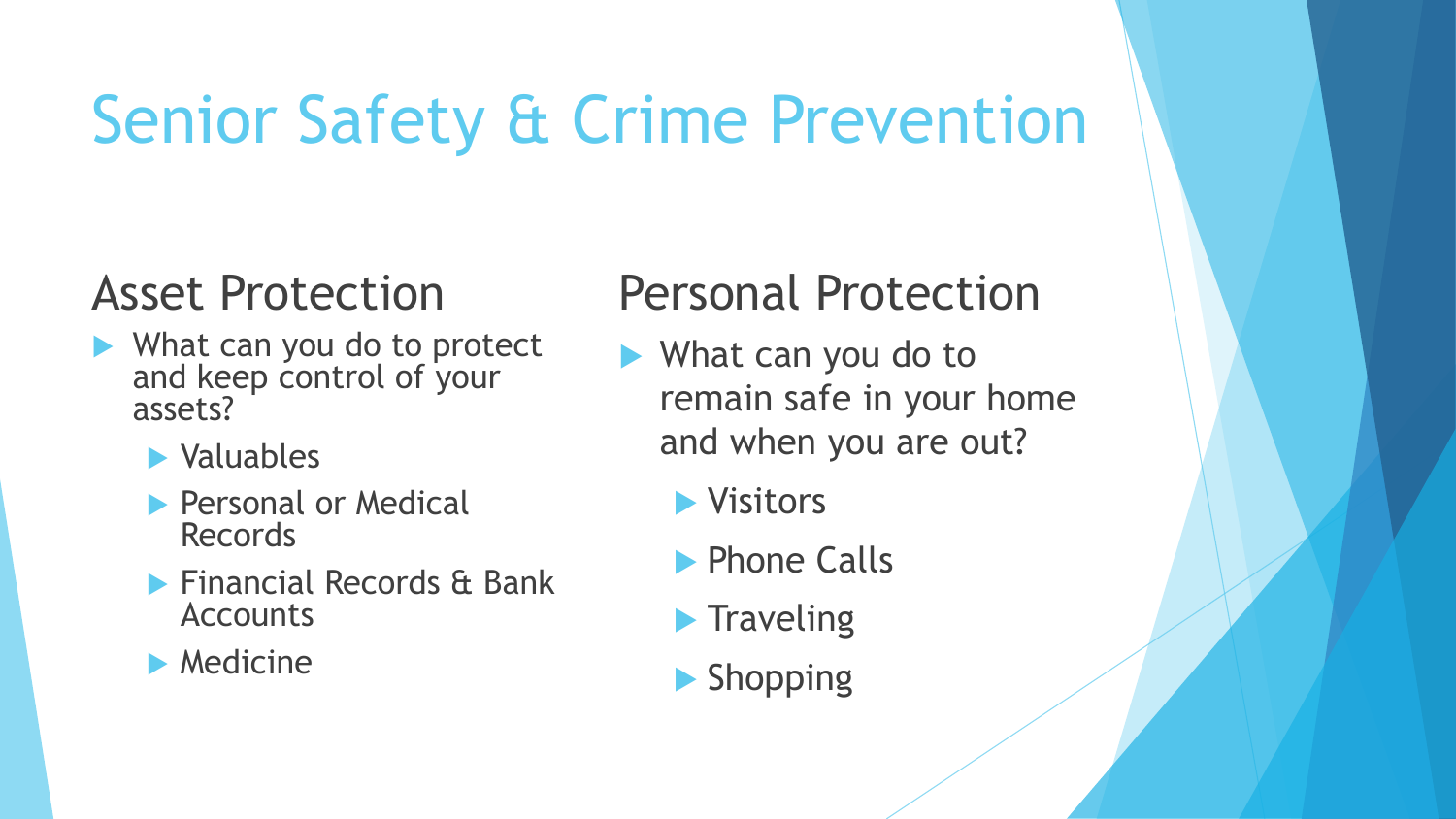## Protecting Your Assets

Home

- **Install quality locks on all doors**
- $\blacktriangleright$  Keep windows and doors closed and locked when not home
- ▶ Keep personal and financial records in a locked storage device
- Store jewelry in a safe or well-hidden location
- Store medicine in a locked cabinet, dispose of un-used in drug drop box
- **Limit who has keys and access to your house**

 Ask yourself what would happen to my assets if something were to happened to me right now.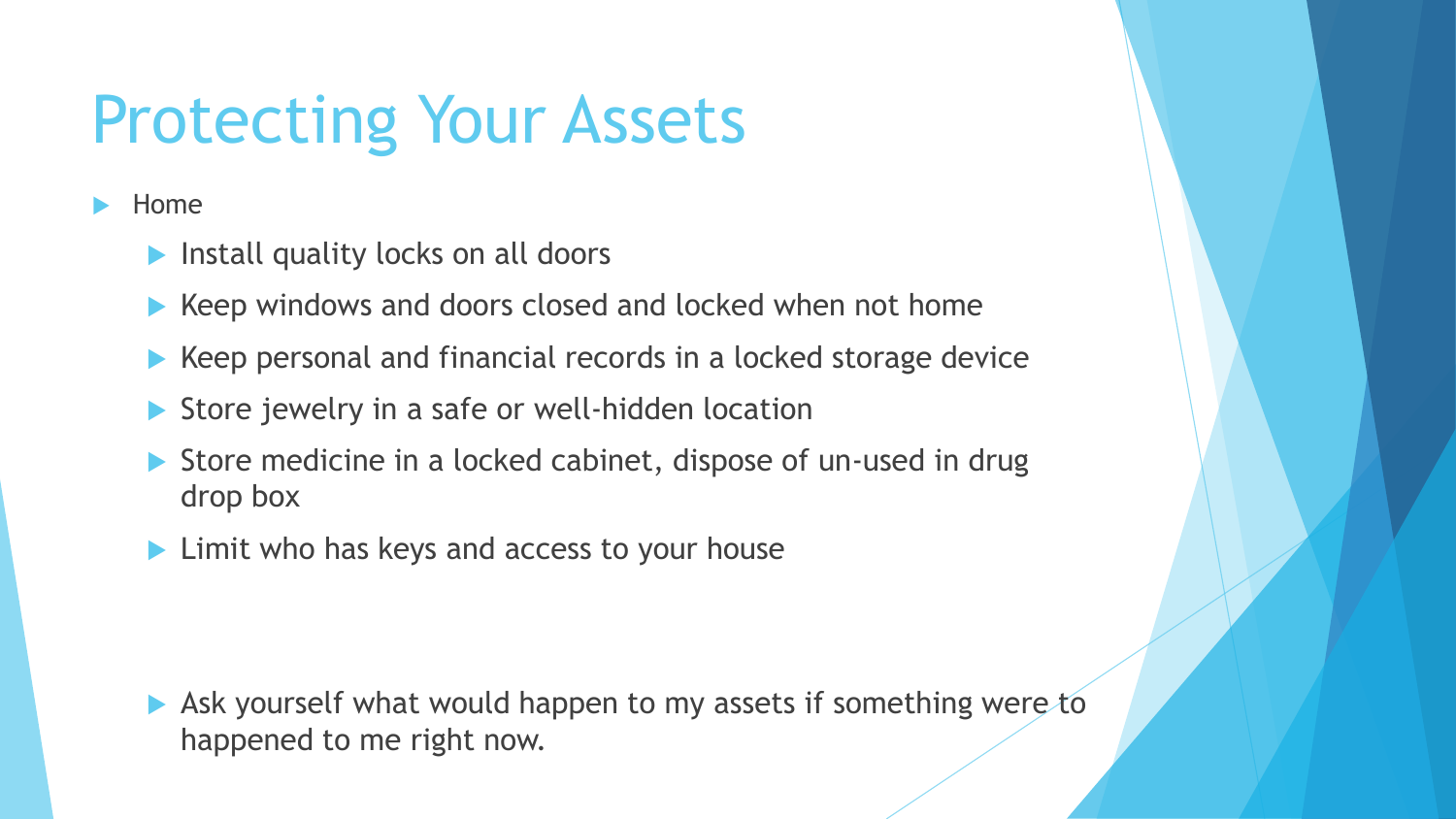### Protecting Yourself

#### $\blacktriangleright$  Be Aware

- $\triangleright$  Be alert when you are out in public, know what's going on around you
- **Trust your instincts and** take action
- Stay in areas with other people present
- Stay in well-lit areas at night

Be Assertive

- ▶ Unwanted phone calls -"I'm not interested" and hang up
- **I** Unwanted door to door sales – do not open door and say "Go away, I'm not interested"
- Approached on the street – "Leave me alone"
- Something doesn't feel right – "I'm calling the police"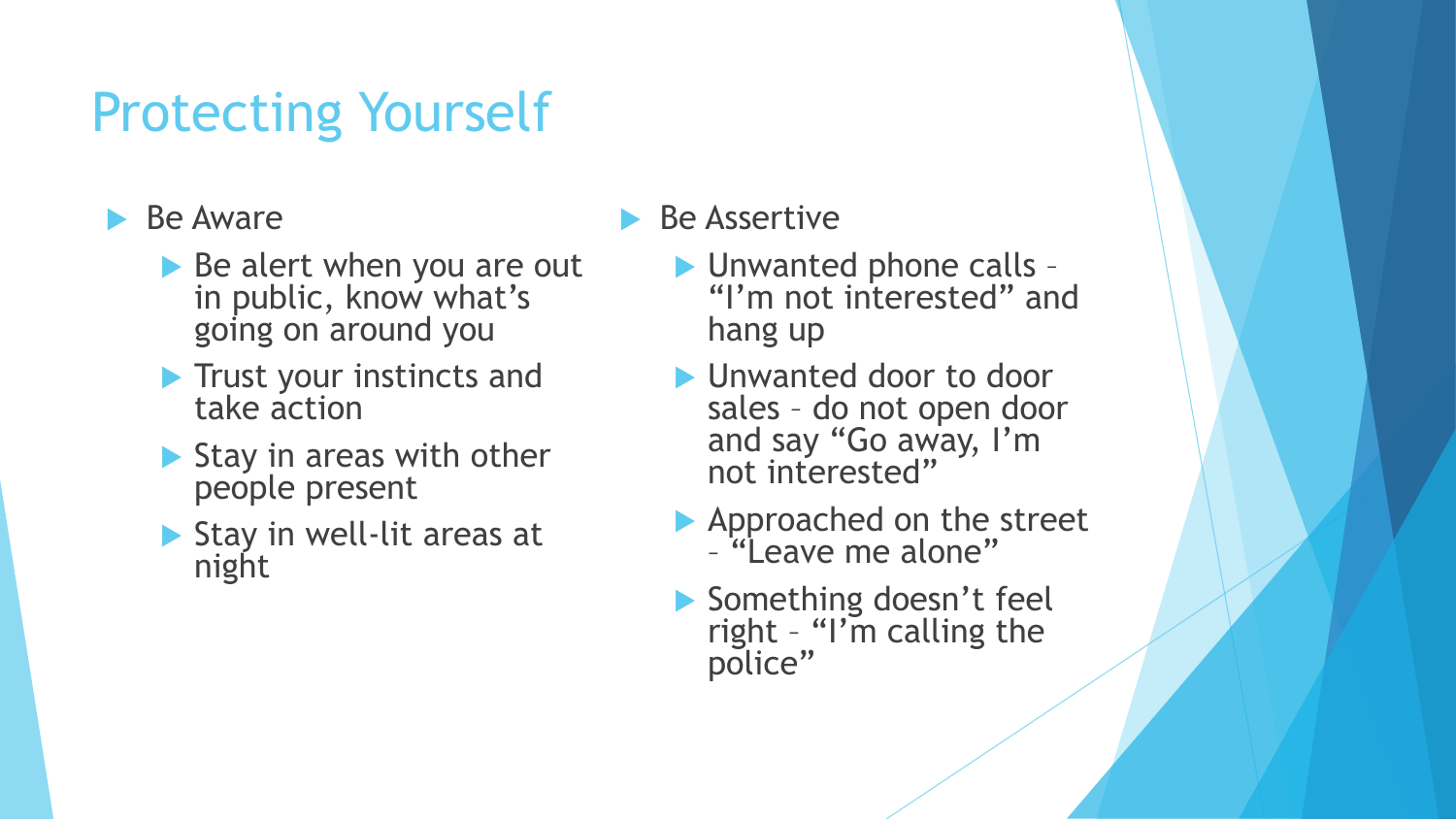### Protecting Yourself

- Be Smart
	- $\blacktriangleright$  Shop in the daytime
	- ▶ Only carry enough cash or one credit card for the shopping your need
	- Take friends or family with you, or tell them where you are going
	- Keep your purse close to your body
	- Keep your wallet in front pocket
	- Lock your car doors when driving and when parked
	- Know your neighbors and neighborhood get addresses of those around you
	- Call 216-731-1234 when you see or hear something suspicious in your neighborhood
	- **Program important numbers into your phone**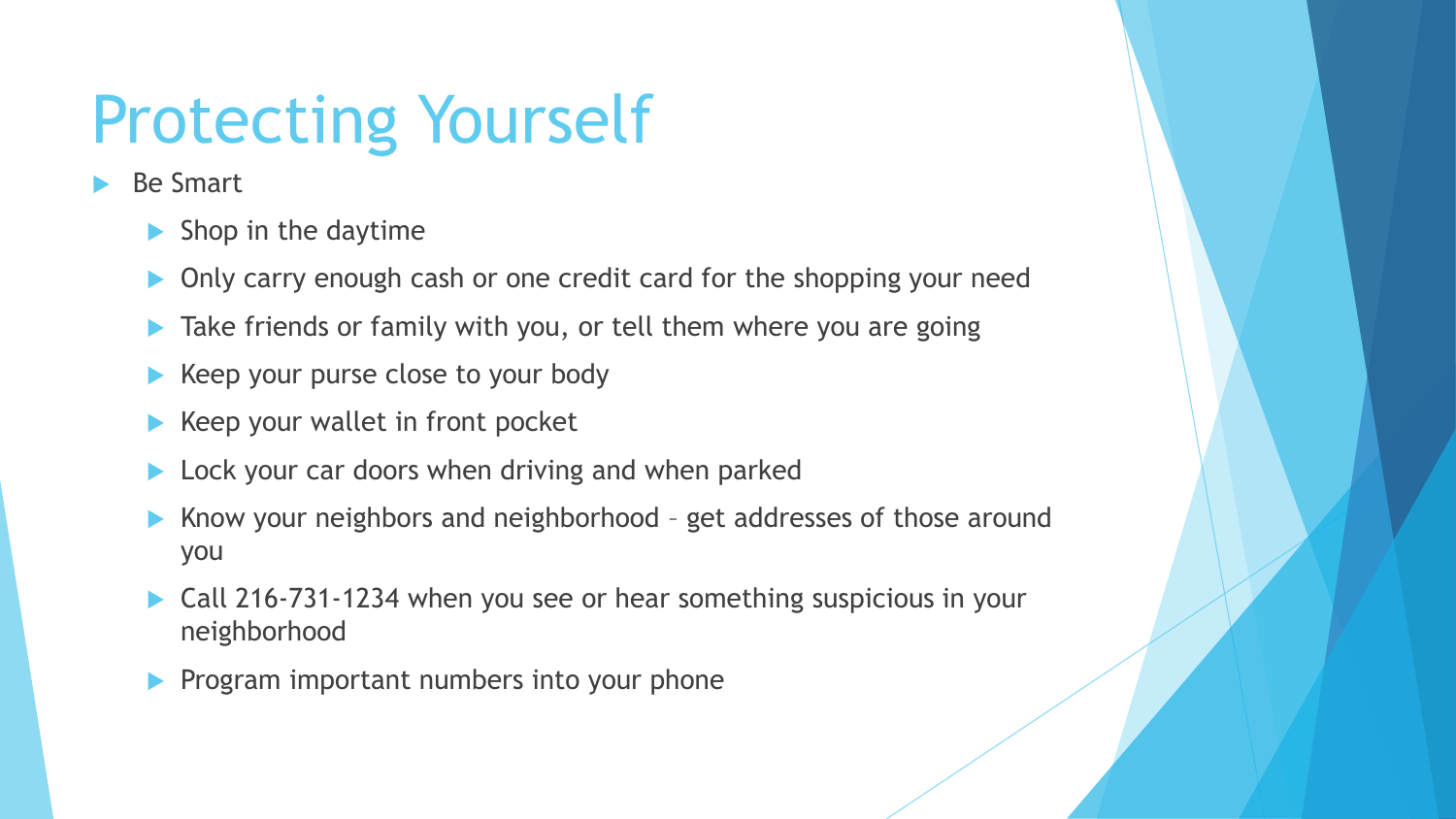### Fraud – Con Artists - Scams

- Types of Fraud or Scams
	- ▶ Telephone
	- $\blacktriangleright$  IRS
	- $\blacktriangleright$  Fake check in the mail
	- Grandparent
	- Secret shopper
	- Sweepstakes and lottery
	- **Investments**
	- $\blacktriangleright$  Charity
	- Identity theft
	- Email spam
	- Distract you while stealing
- **Prevention** 
	- $\blacktriangleright$  Ask and check
	- Be skeptical
	- Shred papers
	- Never agree over the phone
	- Don't give out social security number
	- ▶ Call the Ohio Attorney General
	- Call the Euclid Police